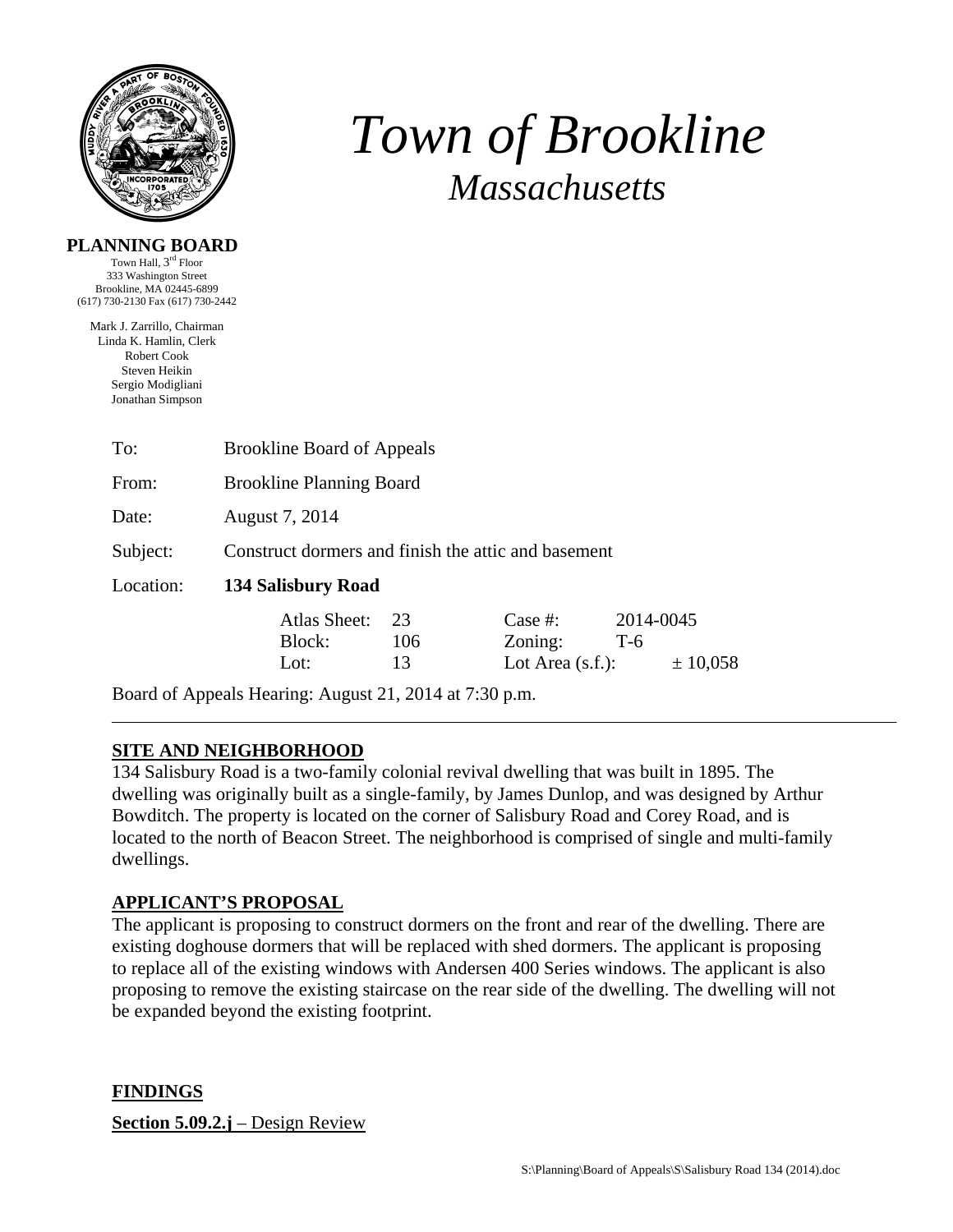All of the design standards have been met. The dormers are consistent with others in the neighborhood and there will be no negative impact on the streetscape.

| <b>Section 5.22.3.b.2</b> – Exceptions to Floor Area Ratio (FAR) For Residential Units |
|----------------------------------------------------------------------------------------|
| <b>Section 5.43</b> – Exceptions to Floor Area Ratio for Residential Units             |
| <b>Section 5.60</b> – Side Yard Requirements                                           |

**Section 5.70** – Rear Yard Requirements

| <b>Dimensional Requirements</b> | <b>Allowed</b> | <b>Existing</b> | <b>Proposed</b> | <b>Relief</b>    |  |
|---------------------------------|----------------|-----------------|-----------------|------------------|--|
| <b>Floor Area Ratio</b>         | .75            | .66             | .88             |                  |  |
| <b>FAR Percentage</b>           | 100%           | 88%             | I 17%           | Special Permit*  |  |
| Floor Area (sf)                 | 7,543          | 6,656           | 8,918           |                  |  |
| <b>Side Yard Setback</b>        | 10'            | 4'              | 4'              | Special Permit** |  |
| <b>Rear Yard Setback</b>        | 30'            | 8'              | 8'              | Special Permit** |  |

\* Under *Section 5.22.3.b.2*, the Board of Appeals may grant a special permit for an addition that is less than or equal to 20% above the allowed floor area.

\*\* Under *Section 5.43*, the Board of Appeals may grant a special permit to waive the required setback if a counterbalancing amenity is provided.

### **Section 8.02.2** – Alteration or Extension

A special permit is required for alterations to a dimensionally nonconforming structure.

## **PLANNING BOARD COMMENTS**

The Planning Board is supportive of the proposal to increase the floor area of the dwelling by constructing dormers and finishing the basement area. The Board feels that this proposal will improve the visual appeal of the dwelling. The proposal is attractively designed and is not expected to detract from the existing streetscape. The Planning Board recommends that the applicant install additional landscaping as a counterbalancing amenity.

## **Therefore, the Planning Board recommends approval of the plans by Sutphin Architects, dated 7/8/14, and the site plan by Boston Survey, dated 9/16/13 subject to the following conditions:**

- 1. Prior to issuance of a building permit, final elevations, indicating all exterior alterations and proposed materials shall be submitted to the Assistant Director of Regulatory Planning for review and approval, after input from the Planning Board.
- 2. Prior to the issuance of a building permit, a final landscaping plan, indicating all counterbalancing amenities shall be submitted to the Assistant Director of Regulatory Planning for review and approval.
- 3. Prior to issuance of a building permit, the applicant shall submit to the Building Commissioner to ensure conformance with the Board of Appeals decision: 1) a final site plan, stamped and signed by a registered land surveyor; 2) final elevations, stamped and signed by a registered architect; and 3) evidence that the Board of Appeals decision has been recorded at the Registry of Deeds.